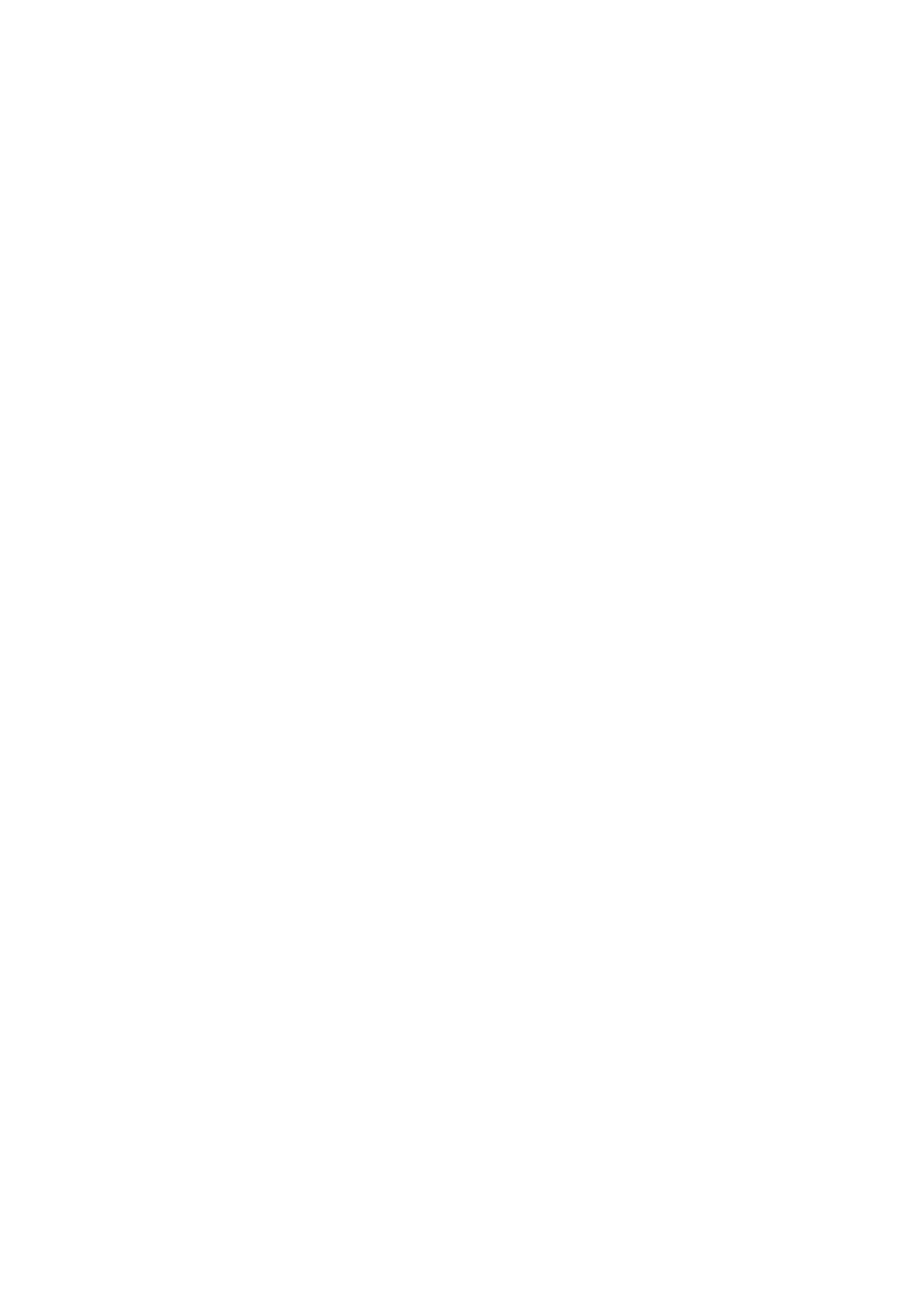

# **1 Welcome**

Kua uru mai a hau kaha, a hau maia, a hau ora, a hau nui, Ki runga, ki raro, ki roto, ki waho Rire, rire hau…pai marire

Translation (non-literal) - Rama Ormsby Let the winds bring us inspiration from beyond, Invigorate us with determination and courage to achieve our aspirations for abundance and sustainability Bring the calm, bring all things good, bring peace… good peace.

# **2 Apologies**

There were no apologies.

## **3 Declaration of Interest**

There were no declarations of interest.

# **4 Confirmation of Minutes**

Resolution number WHK/2022/1

MOVED by Chairperson C Handley, seconded by Deputy Chairperson K Matthews:

#### **That the Waiheke Local Board:**

**a) confirm the minutes of its ordinary meeting, held on Wednesday, 15 December 2021, as a true and correct record.**

**CARRIED**

# **5 Leave of Absence**

There were no leaves of absence.

#### **6 Acknowledgements**

#### **6.1 Acknowledgements - Kara Nelson, Linda Chalmers and Dee Sims**

Resolution number WHK/2022/2

MOVED by Chairperson C Handley, seconded by Member B Upchurch:

# **That the Waiheke Local Board:**

- **a) note the following acknowledgements:**
	- **i) Kara Nelson – Sadly acknowledging the passing of our island's activist, musician and teacher, Kara passed away at the end of last year at age 102.**

**An independent, adventurous, spirited storyteller, Kara will be remembered fondly by our community.**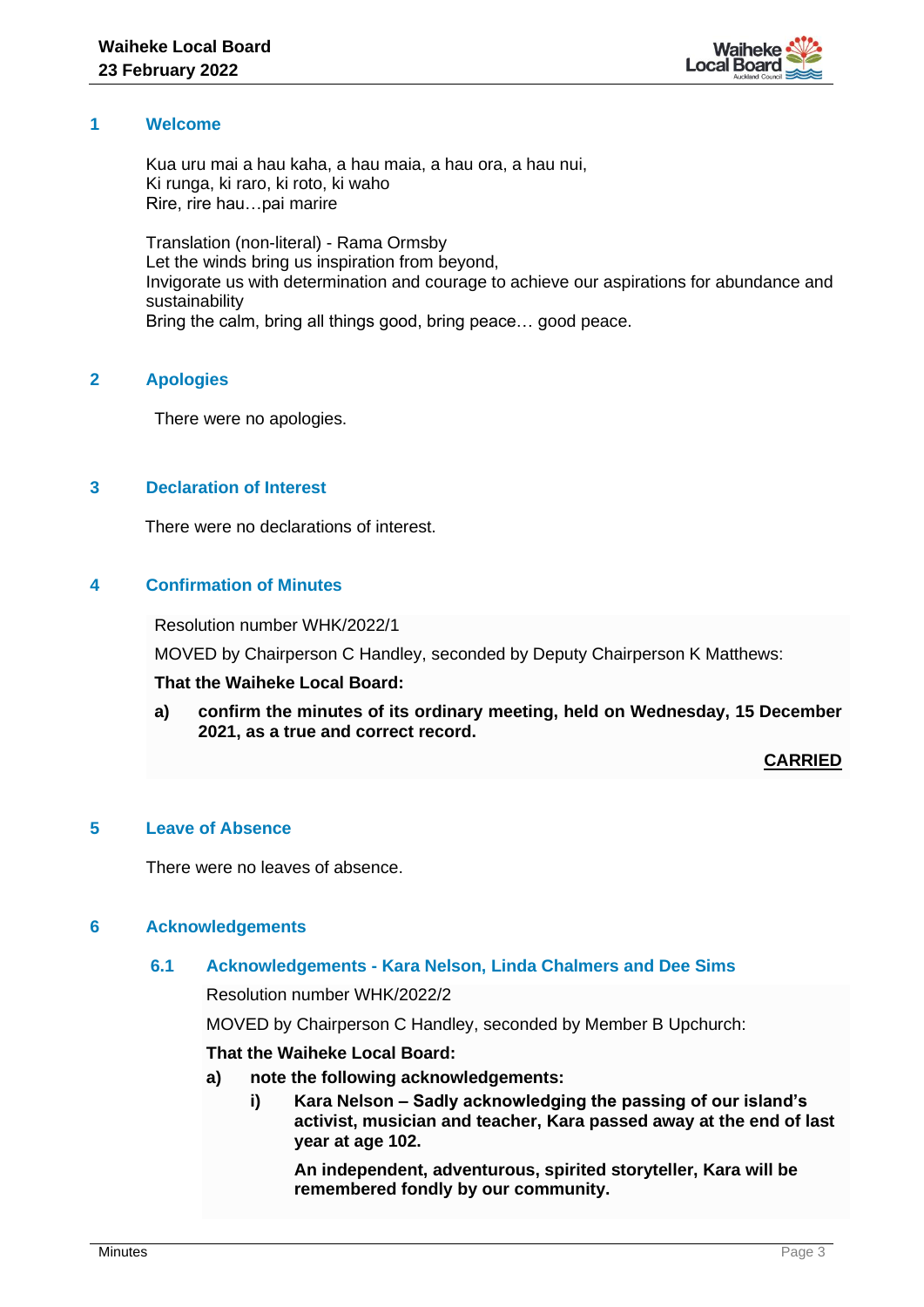

- **ii) Linda Chalmers – Linda has been the Director of the gallery for the last 15 years when she moved to the island to take on the role. She has made a tremendous contribution to the gallery, growing its presence in the NZ arts arena. The gallery now hosts two nationally recognised arts awards that attract entries from across NZ. The Walker & Hall art award for two dimensional works and the Small Sculpture Prize for three dimensional works.**
- **iii) Dee Sims – We are sorry to lose our star comms and media specialist, Dee Sims, who has been supporting us since the 2019 election. Dee has an amazing talent for pulling together interesting stories from our huge agendas, keeping the community informed and following up social media queries, always in the most helpful and gracious manner. Best of luck for your new role Dee.**

**CARRIED**

## **7 Petitions**

There were no petitions.

## **8 Deputations**

There were no deputations.

**Note:** The chairperson accorded precedence to Items 9.5 - Public Forum - John Meeuwsen - Hākaimango-Mātiatia marine reserve application, 9.6 - Public Forum - Herearoha Skipper - Hākaimango-Mātiatia marine reserve application, 9.3 - Public Forum - Cameron Priest - Wharetana Bay Reserve and 9.4 - Public Forum - Mike Gray - Wharetana Bay Reserve due to technical difficulties.

# **9 Public Forum**

# **9.5 Public Forum - John Meeuwsen - Hākaimango-Mātiatia marine reserve application**

Resolution number WHK/2022/3

MOVED by Chairperson C Handley, seconded by Member B Upchurch:

#### **That the Waiheke Local Board:**

**a) thank John Meeuwsen for his attendance to speak at public forum regarding the Hākaimango-Mātiatia marine reserve application.**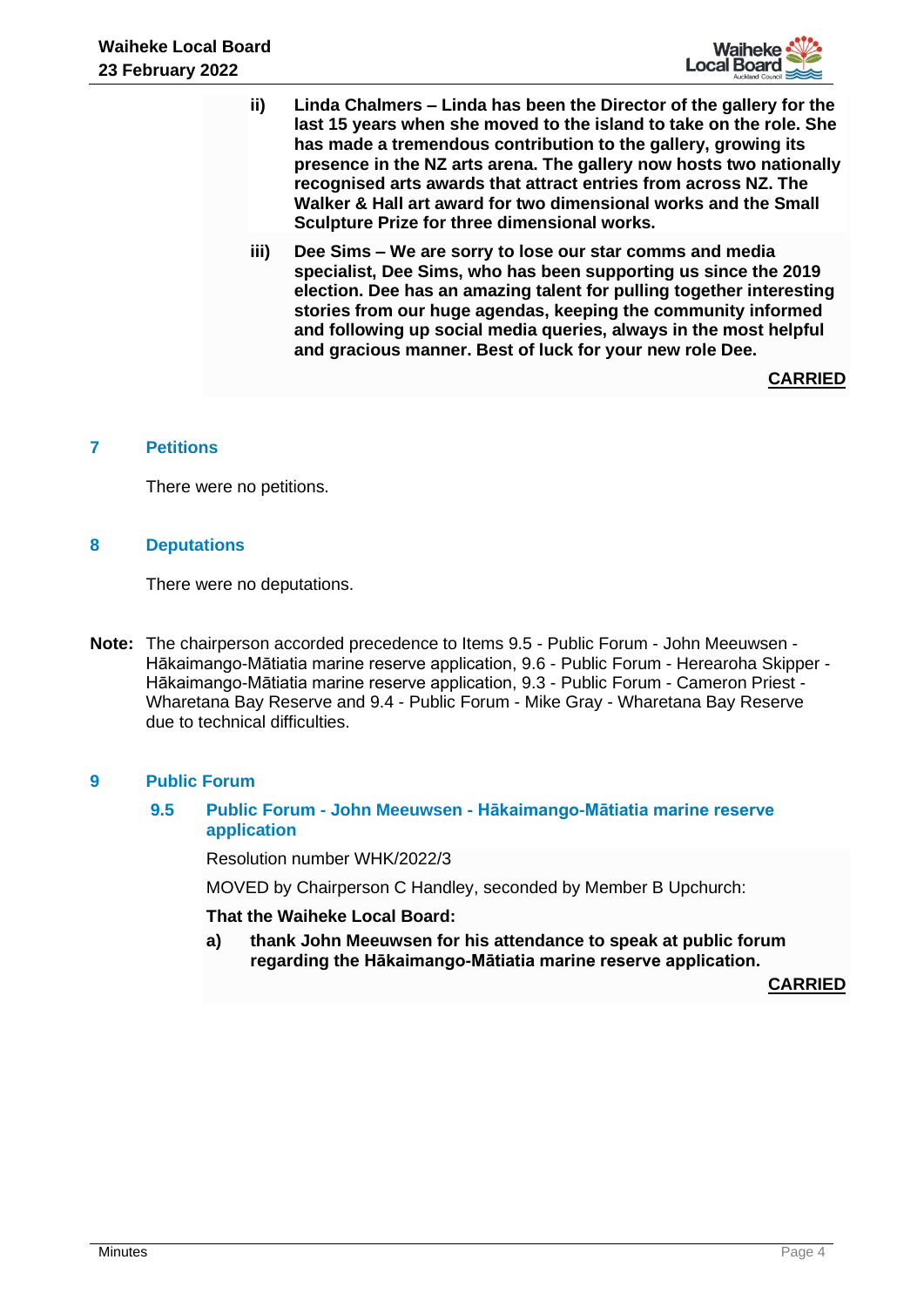

#### **9.6 Public Forum - Herearoha Skipper - Hākaimango-Mātiatia marine reserve application**

Resolution number WHK/2022/4

MOVED by Chairperson C Handley, seconded by Deputy Chairperson K Matthews:

#### **That the Waiheke Local Board:**

**a) thank Herearoha Skipper who spoke on behalf of the Ngāti Pāoa Iwi Trust for her attendance to speak at public forum regarding Hākaimango-Mātiatia marine reserve application.**

**CARRIED**

#### **9.3 Public Forum - Cameron Priest - Wharetana Bay Reserve**

Resolution number WHK/2022/5

MOVED by Chairperson C Handley, seconded by Member B Upchurch:

#### **That the Waiheke Local Board:**

**a) thank Cameron Priest for his attendance to speak at public forum regarding Wharetana Bay Reserve.**

**CARRIED**

#### **9.4 Public Forum - Mike Gray - Wharetana Bay Reserve**

Resolution number WHK/2022/6

MOVED by Chairperson C Handley, seconded by Member B Upchurch:

#### **That the Waiheke Local Board:**

**a) thank Mike Gray for his attendance to speak at public forum regarding Wharetana Bay Reserve.**

**CARRIED**

#### **9.7 Public Forum - Dave Malan - Pohutukawa Avenue Reserve**

Resolution number WHK/2022/7

MOVED by Chairperson C Handley, seconded by Member P Walden:

#### **That the Waiheke Local Board:**

**a) thank Dave Malan for his written submission regarding the concerns on the Pohutukawa Avenue Reserve.**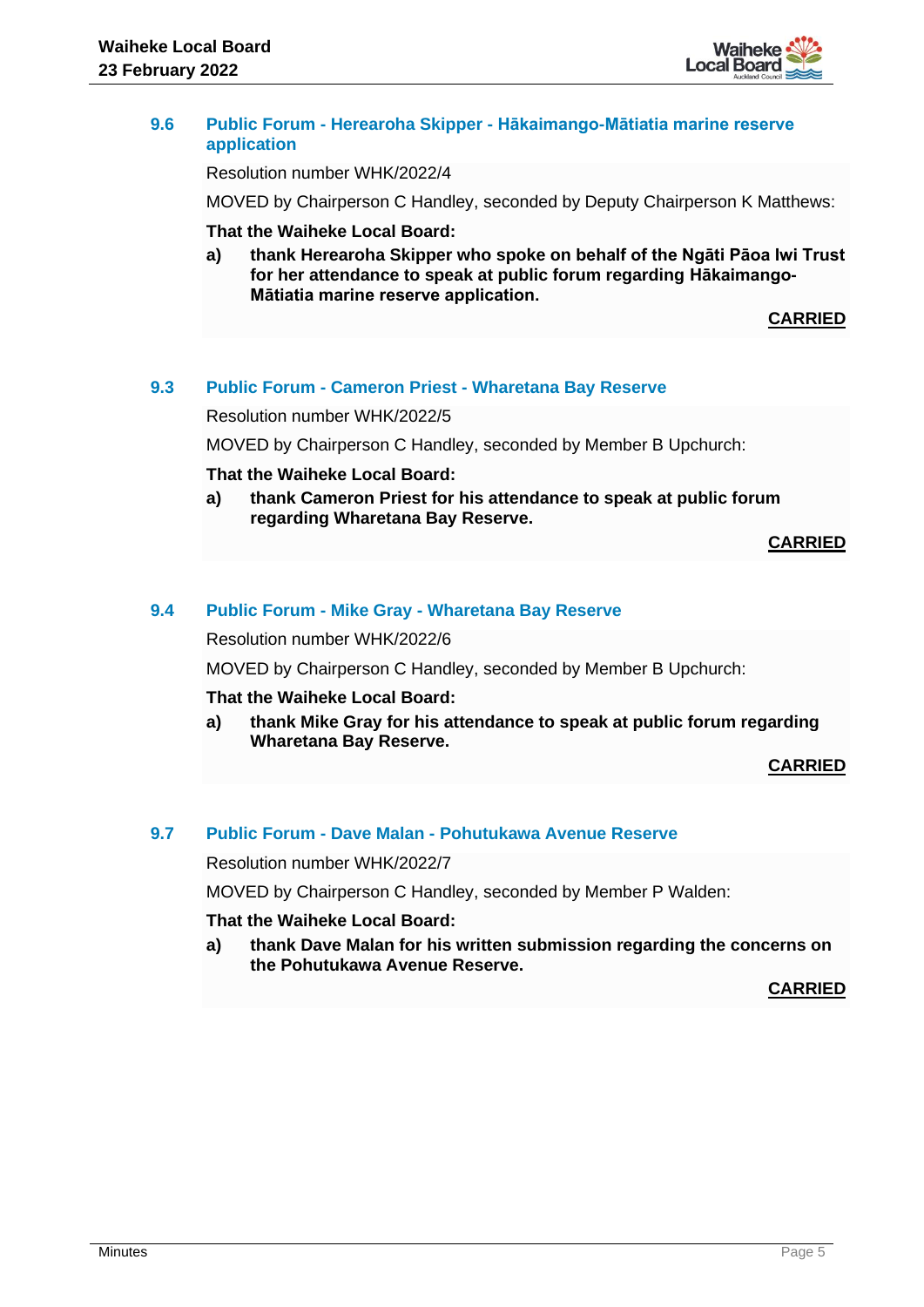

# **9.8 Public Forum - Mike Lee - Hākaimango-Mātiatia marine reserve application** Resolution number WHK/2022/8

MOVED by Chairperson C Handley, seconded by Member P Walden:

# **That the Waiheke Local Board:**

a) **thank Mike Lee for his attendance to speak at the public forum regarding Hākaimango-Mātiatia marine reserve application.**

**CARRIED**

## **9.1 Public Forum - EmmaJane Strickson - mental health**

This item was withdrawn due to technical difficulties.

#### **9.2 Public Forum - Nikki Green and Carl Dalton - Wharetana Bay Reserve**

This item was withdrawn due to technical difficulties.

## **10 Extraordinary Business**

There is one item of extraordinary business.

# **10.1 Extraordinary Business - Notice of Motion - The Hauraki Gulf Forum's proposed amendments to the Hauraki Gulf Marine Park Act 2020**

Resolution number WHK/2022/9

MOVED by Chairperson C Handley, seconded by Member R Tucker:

**That the Waiheke Local Board:**

- **a) Under Standing Order 2.5.1 Notices of Motion have been received from Chairperson Cath Handley for consideration at Item 28 – Consideration of Extraordinary Item of this agenda, noting:**
	- **i) the reason the matter was not on the agenda is the Hauraki Gulf Forum agenda was released after the board's business meeting agenda had closed.**
	- **ii) the reason why this matter cannot be delayed until a subsequent meeting is that feedback is due to the Hauraki Gulf Forum on 28 February 2022, and this is prior to the next meeting of the board.**

**CARRIED**

#### **11 Councillor's Update**

Resolution number WHK/2022/10

MOVED by Chairperson C Handley, seconded by Member R Tucker:

#### **That the Waiheke Local Board:**

**a) receive Waitemata and Gulf Ward Councillor, Pippa Coom's update.**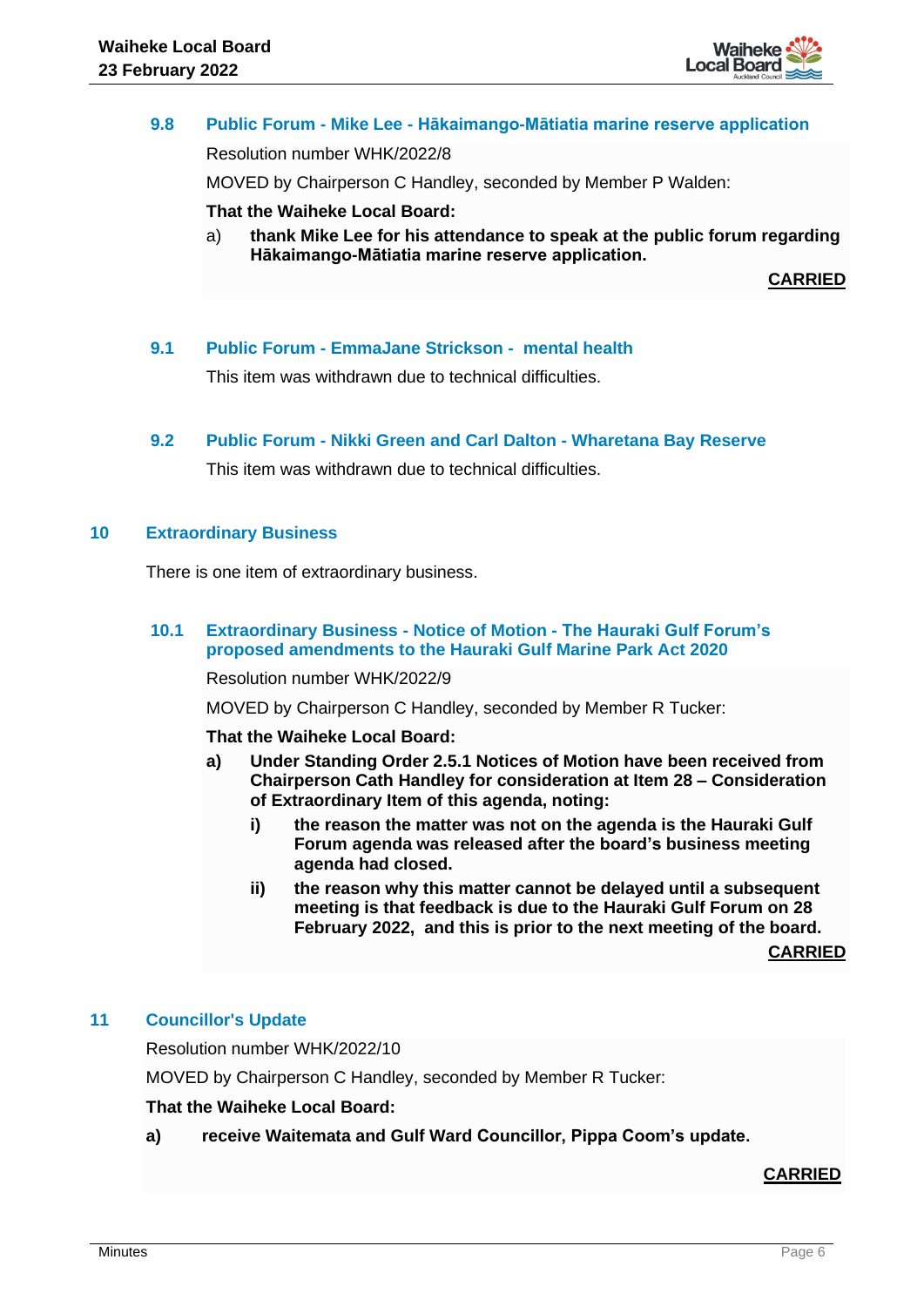

# **12 Chairperson's report**

Resolution number WHK/2022/11

MOVED by Member R Tucker, seconded by Deputy Chairperson K Matthews:

## **That the Waiheke Local Board:**

**a) receive the Chairperson, Cath Handley's report.**

**CARRIED**

# **13 Proposed Auckland Council submission on the Hākaimangō-Matiatia Marine Reserve application**

Resolution number WHK/2022/12

MOVED by Chairperson C Handley, seconded by Member R Tucker:

#### **That the Waiheke Local Board:**

- **a) note their general support for Marine Protected Areas including marine reserves, and support this proposed marine reserve northwest of Waiheke Island (Hakaimango-Matiatia) application subject to mana whenua views, scientific review and community support.**
- **b) note the general Waiheke community support with regards to enhancing the marine environment around Waiheke and the Hauraki Gulf.**
	- **i) identify that there has been a history of interest and funding support to marine education, protection, and restoration by the Waiheke Local Board since its inception in 2010.**
	- **ii) note the 2020 Waiheke Local Board Plan has as an outcome:** *E tiakina, e whakaoratia, e whakareitia ake te taiao o Waiheke / Waiheke's environment is protected, restored and enhanced***. With the goal of 'We want to protect, maintain and enhance our unique islands' land, coastline, bush, wetland and marine environments for future generations' and lists the related initiatives:**
		- **A) Work with the Hauraki Gulf Forum, community groups and council to support the implementation of marine protection strategies within our local board area and the wider Gulf**
		- **B) Advocate for and support initiatives to prevent sedimentation of the Hauraki Gulf**
		- **C) Continue to support marine regeneration projects with key community organisations, schools and other agencies.**
	- **iii) note through its appointed membership to the Hauraki Gulf Forum the local board support the vision of the reversing the decline of the Hauraki Gulf and seeking to restore the balance of life-supporting ecosystems.**
- **c) acknowledge the effort of the Friends of the Hauraki Gulf Incorporated who have lodged an application to Department of Conservation for a proposed marine reserve north-west of Waiheke Island (Hākaimangō-Matiatia).**
- **d) support the engagement with mana whenua as Te Tiriti o Waitangi partners to establish their views with respect to this application, and to identify pathways for their continued partnering involvement should this application progress to implementation.**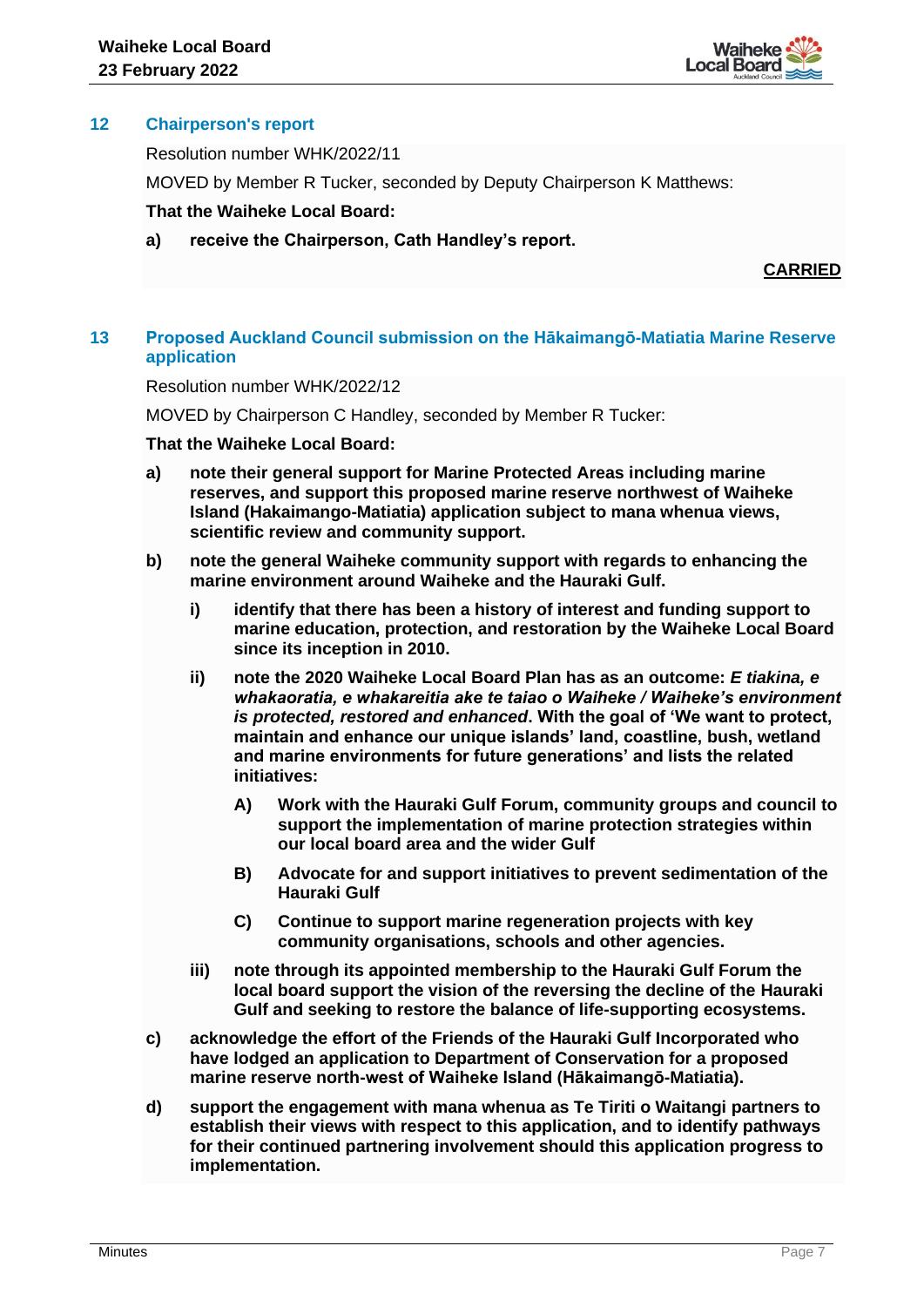

- **i) note the submission of Ngāti Pāoa Trust Board in support of the application**
- **ii) note the Ngāti Pāoa Iwi Trust Board are yet to formalise their response but are actively progressing their position**
- **e) support the review of this application by Department of Conservation and Auckland Council specialist staff, in particular to assess this application's proposed site as being a suitable Waiheke Island marine location for protection to deliver the impactful marine outcomes desired.**
	- **i) with regard to being "no-take" marine reserve, it is noted that there are indigenous species such as kina and exotic species whose control / removal may significantly benefit marine regeneration, and matters such as this must be considered and enabled from the outset.**
		- **A) For example, Waiheke has an existing significant citizen science project to remove kina to regenerate kelp gardens.**
- **f) note the Colmar Brunton survey 2015 household survey (n=1402) identified with respect 'no take marine reserves' generally that 64% of Waiheke registered voters who submitted were in favour, 25% against, and 10% neutral.**
	- **i) Board members are aware that public sentiment with respect to the regeneration of the Hauraki Gulf will have significantly moved in favour of marine protection since 2015 due to their awareness of the state of the Gulf.**
- **g) encourage any Department of Conservation approved community marine protection application to utilise empowering methodologies with the Waiheke community.**

# **CARRIED UNINAMOUSLY**

The meeting adjoured at 7.07pm and reconvened at 7.17pm.

Note: The chairperson accorded precedence to Item 28 – Consideration of Extraordinary Business (Item 28.1 Notice of Motion - Cath Handley - The Hauraki Gulf Forum's proposed amendments to the Hauraki Gulf Marine Park Act 2020), at this time.

# **28 Consideration of Extraordinary Items**

#### **28.1 Notice of Motion - Cath Handley - The Hauraki Gulf Forum's proposed amendments to the Hauraki Gulf Marine Park Act 2020**

A document was tabled for this item. A copy has been placed on the official minutes and is available on the Auckland Council website as a minute attachment.

Resolution number WHK/2022/13

MOVED by Chairperson C Handley, seconded by Member R Tucker:

#### **That the Waiheke Local Board:**

**a) invite the Hauraki Gulf Forum Co Chair Pippa Coom and Executive Officer Alex Rogers to speak to this item.**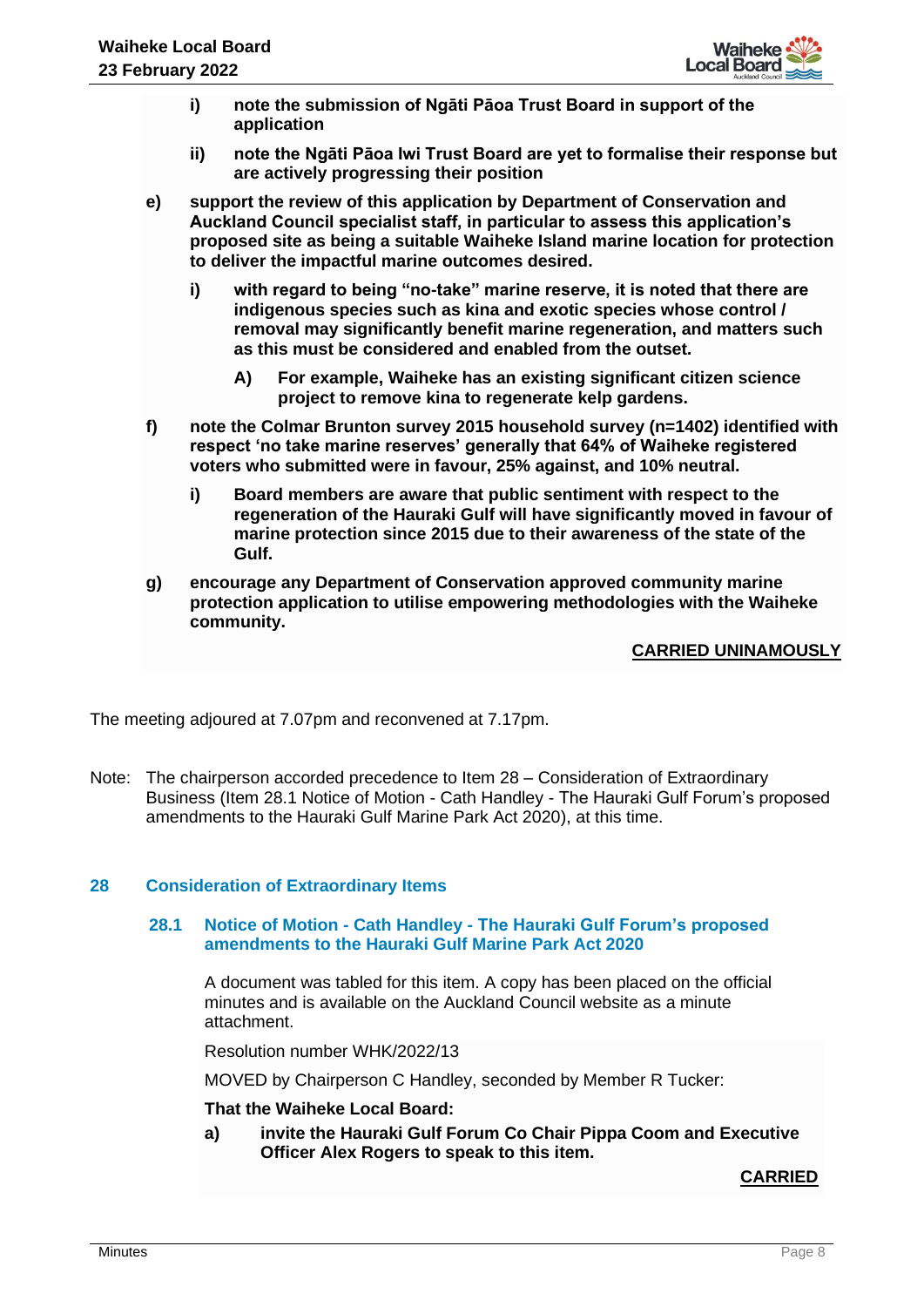

Resolution number WHK/2022/14

MOVED by Chairperson C Handley, seconded by Member R Tucker:

**That the Waiheke Local Board:**

- **a) support the Hauraki Gulf Forum's proposed amendments to the Hauraki Gulf Marine Park Act 2020 in principle, recognising that members will determine the ultimate outcome within its debate on item 7 of the forthcoming agenda 28 Feb 2022.**
- **b) acknowledge its appointee must retain an open mind and listen to the contributions of all members of the Hauraki Gulf Forum prior to deliberating and voting on the proposals.**
- **c) support its appointee, Cath Handley, to discharge her duties in full under the legislation and within the agreed governance framework of the Forum, and**
- **d) acknowledge that the appointee, as a member of the Waiheke Local Board is also bound to uphold the principles and intentions of the Waiheke Local Board in her wider role within the Hauraki Gulf Forum as expressed particularly in the Waiheke Local Board Plan 2021-2023.**

A division was called for, voting on which was as follows:

| <b>Abstained</b> |
|------------------|
| Member P Walden  |
|                  |
|                  |
|                  |
|                  |

**CARRIED**

#### **Attachments**

- A 23 February 2022 Waiheke Local Board Business Meeting Item 28.1 Notice of Motion - Cath Handley - The Hauraki Gulf Forum's proposed amendments to the Hauraki Gulf Marine Park Act 2020
- B 23 February 2022 Waiheke Local Board Business Meeting Item 28.1 Hauraki Gulf Forum agenda - 28 February 2022

#### **14 Wharetana Bay Reserve - Inland Boundary Demarcation**

Resolution number WHK/2022/15

MOVED by Member R Tucker, seconded by Member B Upchurch:

## **That the Waiheke Local Board:**

- **a) confirm it will not proceed to construct a fence on the inland boundary of Wharetana Bay Reserve as the adjoining landowner at 88 Vintage Lane has reinstated the previous boundary fence which addresses the need for a fence, subject to formal agreement and consent conditions requiring the adjoining owner to maintain the new fence as per the photos included in Attachment C of this agenda report.**
- **b) thank the owners for the initiative of reinstating the fence and enabling closure on the boundary issue.**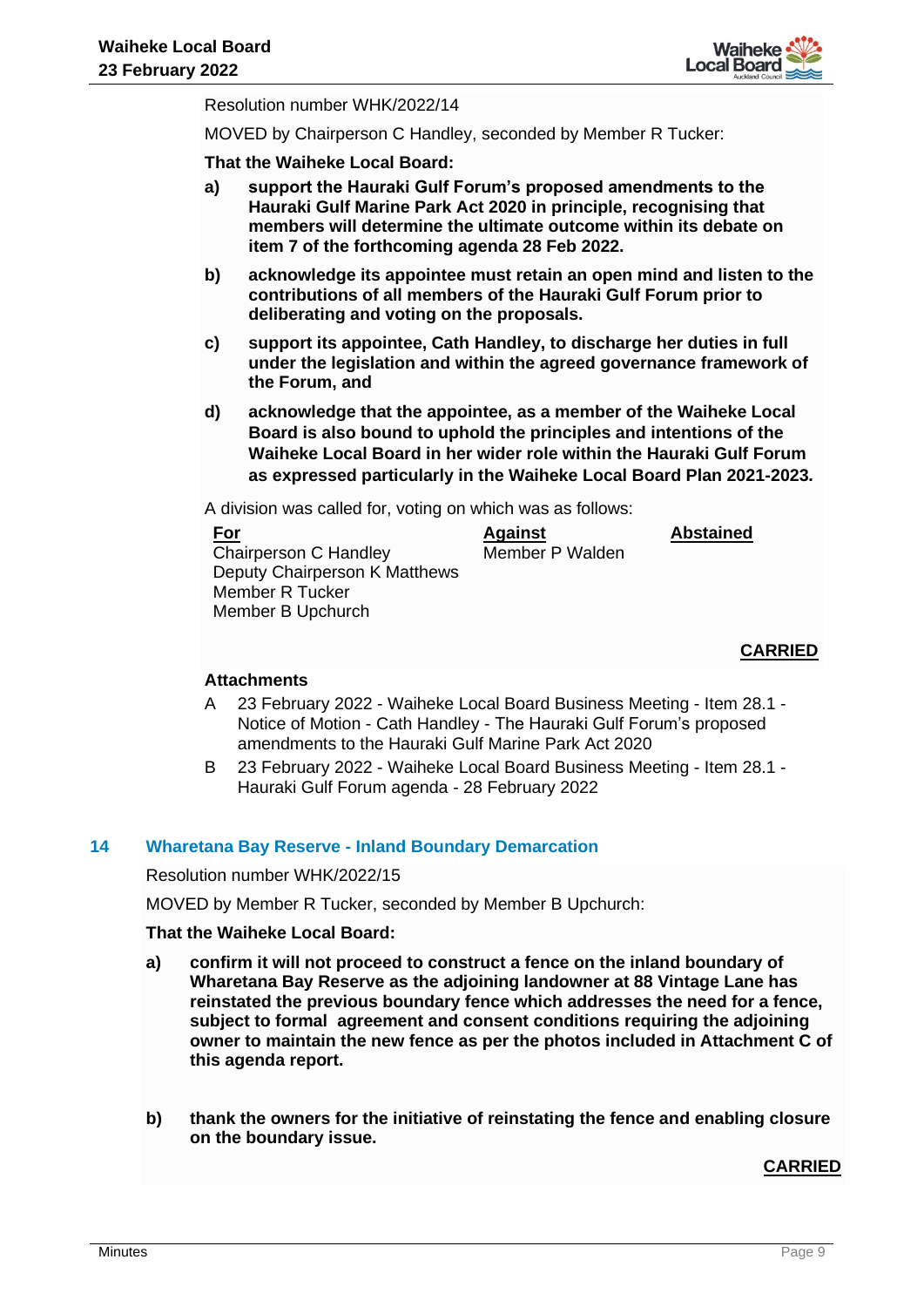

# **15 Auckland Transport Report - February 2022**

Resolution number WHK/2022/16

MOVED by Chairperson C Handley, seconded by Member B Upchurch:

# **That the Waiheke Local Board:**

**a) receive the Auckland Transport February 2022 update report.**

**CARRIED**

# **16 Ngā Pou Taunaha o Aotearoa - New Zealand Geographic Board: recording of unofficial place names as official**

Resolution number WHK/2022/17

MOVED by Chairperson C Handley, seconded by Member R Tucker:

## **That the Waiheke Local Board:**

- **a) support the use of Māori place names and dual Māori and English naming across the Waiheke Local Board area.**
- **b) acknowledge the work done in identifying and collating the unofficial names and proposed corrections in the attachments to this report and the opportunity being identified to expediate the standard naming process.**
- **c) do not support the current fast track proposal as it stands.**
- **d) seek guidance from mana whenua on the endorsement of the use and spelling of the listed (Attachments A, B, C to the report) Māori place names.**
- **e) note the local board are currently not in an informed governance position to make any comment on the proposals until mana whenua engagement has occurred and has been clearly presented to the local board.**

**CARRIED**

# **17 Auckland's Water Strategy**

Resolution number WHK/2022/18

MOVED by Chairperson C Handley, seconded by Deputy Chairperson K Matthews:

**That the Waiheke Local Board:**

- **a) support the eight strategic shifts of the Water Strategy framework:** 
	- **i) Te Tiriti Partnership**
	- **ii) Empowered Aucklanders**
	- **iii) Sustainable Allocation and Equitable Access**
	- **iv) Regenerative Water Infrastructure**
	- **v) Water Security**
	- **vi) Integrated Land use and Water Planning**
	- **vii) Restoring and Enhancing Water Ecosystems**
	- **viii) Pooling Knowledge.**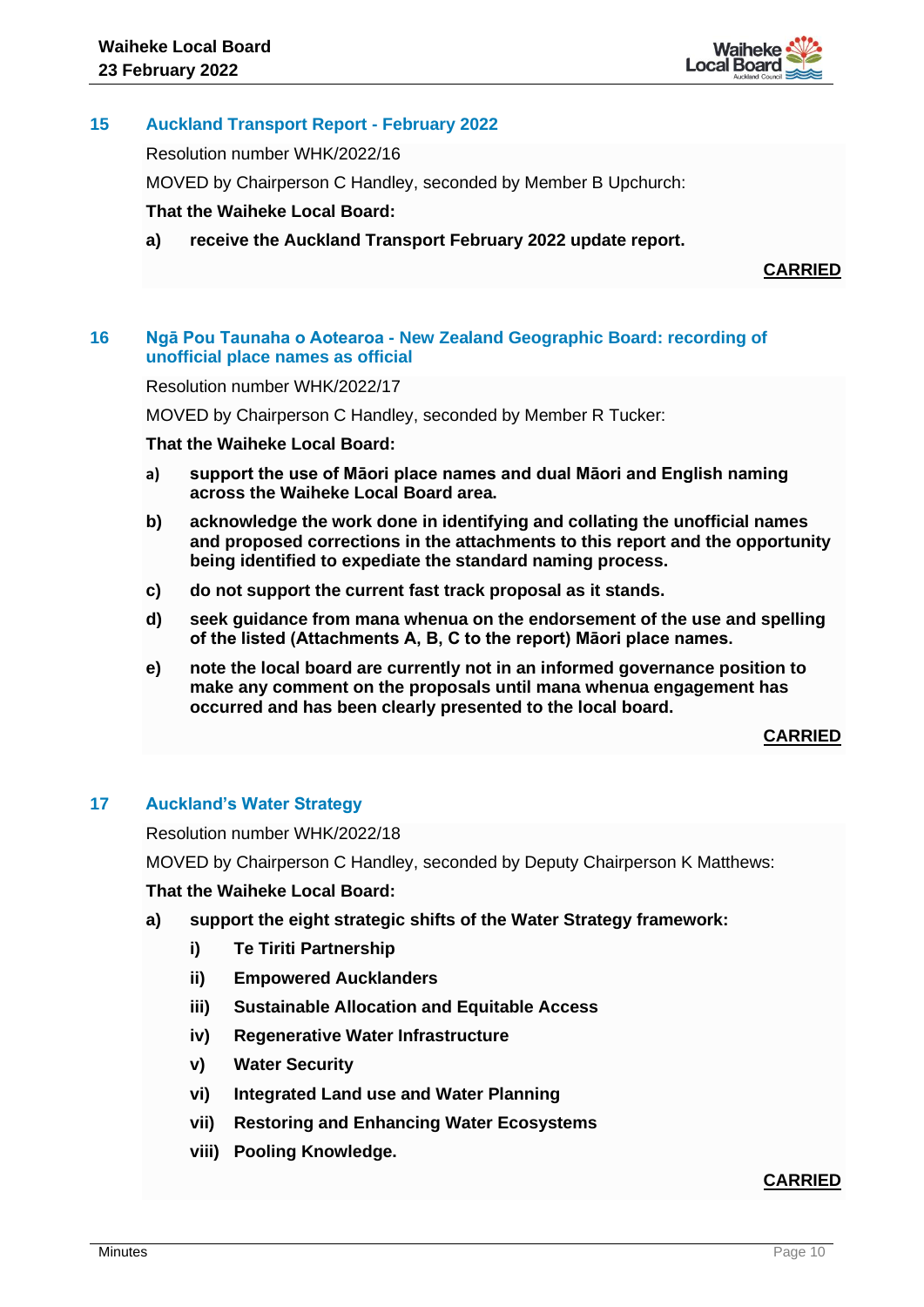

#### **18 Proposed Auckland Council submission on the Kia kaha ake te tiakina o ngā puna wai-inu/Improving the protection of drinking-water sources: Resource Management (National Environmental Standards four sources of Human Drinking Water) Regulations 2007**

A document was tabled for this item. A copy has been placed on the official minutes and is available on the Auckland Council website as a minute attachment.

### Resolution number WHK/2022/19

MOVED by Member R Tucker, seconded by Deputy Chairperson K Matthews:

## **That the Waiheke Local Board:**

**a) note feedback provided under delegation(as tabled) to inform a council-wide submission on the proposed amendments to the** *Kia kaha ake te tiakina o ngā puna wai-inu / Improving the protection of drinking-water sources: Resource Management (National Environmental Standards for Sources of Human Drinking Water) Regulations 2007* **consultation document (NES-DW).**

**CARRIED**

# **Attachments**

A 23 February 2022 Waiheke Local Board Business Meeting - Item 18 - Feedback from the Waiheke Local Board to support Auckland Council's submission.

## **19 Public feedback on proposal to make a Freedom Camping in Vehicles Bylaw 2022**

Resolution number WHK/2022/20

MOVED by Member R Tucker, seconded by Deputy Chairperson K Matthews:

#### **That the Waiheke Local Board:**

- **a) tūtohi / receive public feedback on the proposal to make a new Te Kaunihera o Tāmaki Makaurau Te Ture ā-Rohe Noho Puni Wātea ā-Waka 2022 / Auckland Council Freedom Camping in Vehicles Bylaw 2022 in this agenda report.**
- **b) record disappointment that the public consultation did not cover issues and concerns raised by the board in previous representations to the committee and that therefore the public input does not address those concerns, and that the consultation was limited to four specific prohibited sites which skewed feedback overall.**
- **c) note the significant feedback from residents concerning behaviour of some freedom campers including public health and safety risk due to defecating in reserves and on berms, fire risk due to open fire cooking, rubbish, noise and restriction to beach access and parking.**
- **d) note the proportionately high levels of engagement of the Waiheke populations relative to the other local board areas that reflects the high level of public interest in freedom camping.**
- **e) whakarato / provide its views on how the Bylaw Panel should address matters raised in public feedback to the proposal in clause a) to assist the Bylaw Panel in its deliberations as follows:**
	- **i) reiterate its previous request for the Governing Body to prohibit freedom camping on the island in its entirety, because:**
		- **A) Waiheke Island operates predominately on septic tanks and that chemical toilets destroy the essential biodiversity of septic systems.**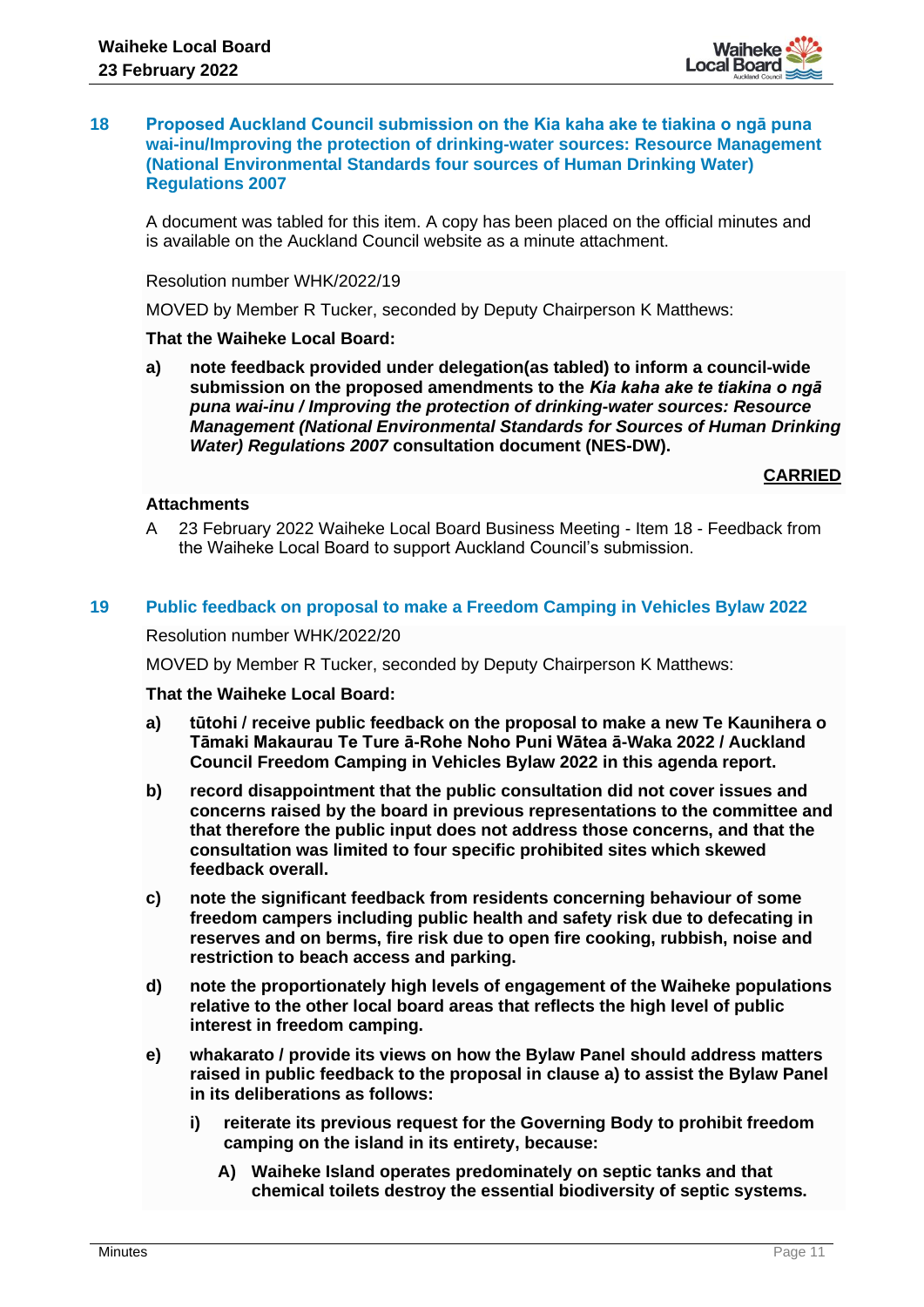

- **B) Waiheke has no public dump station.**
- **C) Waiheke's roading infrastructure is not currently fit for purpose as is recognised by Auckland Transport, and the predominance of narrow roads are not suitable for large camper vans which would add to existing significant well-recorded safety concerns especially for walkers and cyclists, which are prioritised in local board, council and Auckland Transport statutory plans.**
- **D) there is insufficient staff resource to enforce and monitor the proposed maximum two-day limit, and the resultant impact on the environment and public health and safety.**
- **E) Waiheke has a significant housing shortfall for residents and its workforce in, but not limited to, the peak and shoulder holiday season which is also the peak freedom camping period. Therefore, any available public facilities and space needs to be prioritised 100% for genuine social needs.**
- **ii) advise that Waiheke has a noted history for several years of near daily complaints to local board members and staff from the public in peak season due to instances of reported environmental damage, disruption to enjoyment of life in one's home, crime, lack of beach access, and so on, due to people camping in vehicles and the Waiheke Local Board seeks a paradigm shift as is enabled in this case by the Governing Body's decisions within this by-law review.**
- **iii) note the bylaw will not be used to manage issues associated with homelessness and request Community Facilities staff investigate options to enable Onetangi Sports Park to be an area that can support vulnerable or homeless members of the community when required.**
- **iv) request the Governing Body allocate additional funding to increase service levels for compliance activities including Responsible Camping Ambassadors during peak season, particularly at night when vehicles are parked up, due to concern over Council's ability to enforce the bylaw and the cost of enforcement and monitoring. Local discretionary funding is limited and intended for local initiatives rather than policy enforcement.**
- **v) request that, should the Governing Body not support island-wide prohibition, that staff work with car ferry services to implement communication, alignment and education with regard to self-contained vehicle travel and the maximum time limits stipulated within the new bylaw and simultaneously commits its members as members of the Finance and Performance Committee to sufficiently fund dedicated on-island compliance and enforcement resources.**
- **f) whakatuu / appoint member Robin Tucker and/or Chairperson Cath Handley to present the above views to the Bylaw Panel on 22 April 2022.**
- **g) tuku mana / delegate authority to the local board chair to appoint replacement(s) to the persons in clause f) should an appointed member be unable to present to the Bylaw Panel.**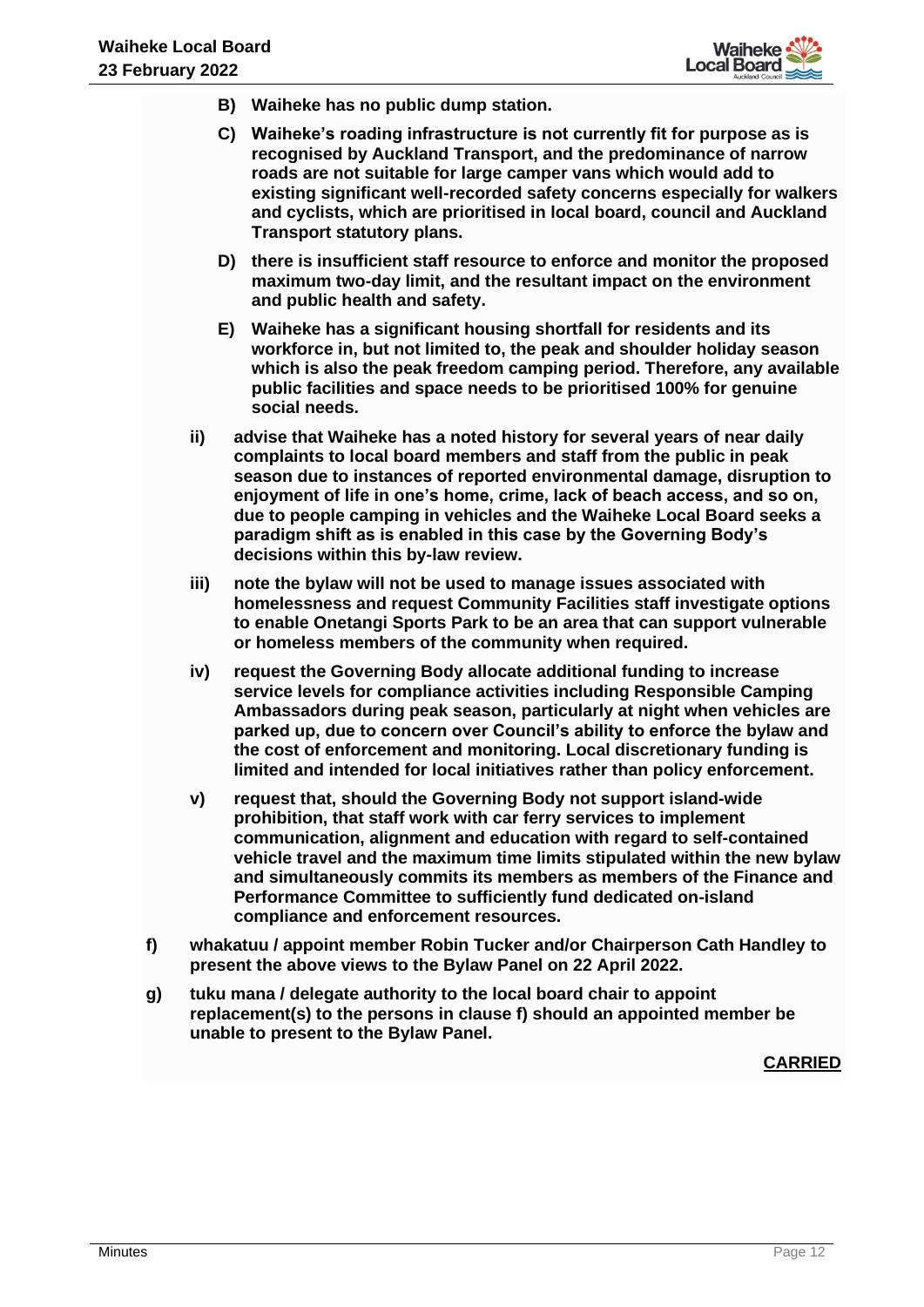

#### **20 Public feedback on proposal to amend the Property Maintenance and Nuisance Bylaw 2015**

Resolution number WHK/2022/21

MOVED by Chairperson C Handley, seconded by Member R Tucker:

#### **That the Waiheke Local Board:**

**a) tūtohi / receive the public feedback on the proposal to amend Te Ture ā-rohe Tiaki Rawa me Ngā Mahi Whakapōrearea 2015 / the Property Maintenance and Nuisance Bylaw 2015 in this report.**

**CARRIED**

#### **21 Public feedback on proposal to make a new Signs Bylaw 2022**

Resolution number WHK/2022/22

MOVED by Deputy Chairperson K Matthews, seconded by Member P Walden:

#### **That the Waiheke Local Board:**

**a) tūtohi / receive the public feedback on the proposal to make a new Auckland Council and Auckland Transport Ture ā-Rohe mo nga Tohu 2022 / Signs Bylaw 2022 and associated controls in this agenda report.** 

## **CARRIED**

#### **22 Resource Management System Reform**

Resolution number WHK/2022/23

MOVED by Member B Upchurch, seconded by Deputy Chairperson K Matthews:

#### **That the Waiheke Local Board:**

**a) note feedback provided as per Attachment B, under delegated decision by the Chair, on the Transforming Aotearoa New Zealand's resource management system: Our future resource management system - materials for discussion document to inform the council's draft submission.**

#### **CARRIED**

## **23 Auckland Council's Quarterly Performance Report: Waiheke Loal Board for quarter two 2021/2022**

#### Resolution number WHK/2022/24

MOVED by Chairperson C Handley, seconded by Member B Upchurch:

#### **That the Waiheke Local Board:**

- **a) receive the performance report for quarter two ending 31 December 2021.**
- **b) note the financial performance report in Attachment B of the agenda report will remain confidential until after the Auckland Council Group half-year results for 2021/2022 are released to the New Zealand Exchange (NZX), which are expected to be made public on or about 28 February 2022**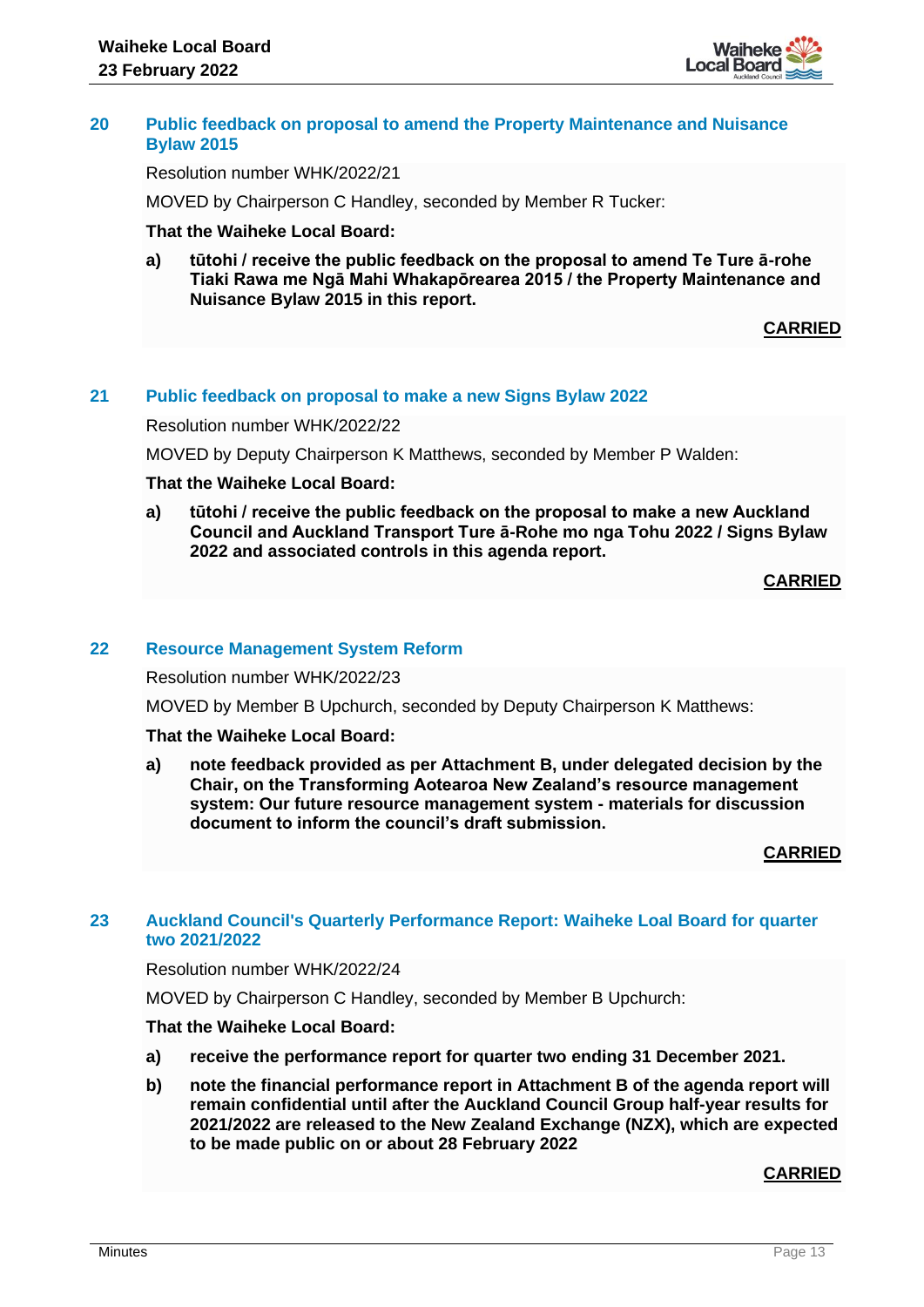

# **24 Community Forum record of proceedings**

Resolution number WHK/2022/25

MOVED by Member R Tucker, seconded by Member B Upchurch:

# **That the Waiheke Local Board:**

**a) note the Community Forum record of proceedings dated 9 February 2022.**

**CARRIED**

## **25 Waiheke Local Board Workshop record of proceedings**

Resolution number WHK/2022/26

MOVED by Member R Tucker, seconded by Member B Upchurch:

## **That the Waiheke Local Board:**

**a) note the record of proceedings for the local board workshops held on 8 and 15 December 2021 and 2 and 9 February 2022.** 

**CARRIED**

# **26 List of resource consent applications - 7 December 2021 to 28 January 2022**

Resolution number WHK/2022/27

MOVED by Member R Tucker, seconded by Member B Upchurch:

# **That the Waiheke Local Board:**

**a) note the list of resource consents applications related to Waiheke Island.** 

**CARRIED**

# **27 Local board governance forward work calendar - March 2022 update**

Resolution number WHK/2022/28

MOVED by Member R Tucker, seconded by Member B Upchurch:

# **That the Waiheke Local Board:**

**a) receive its Governance Forward Work Calendar dated March 2022.**

**CARRIED**

Note: Item 28 – Consideration of Extraordinary Business (Item 28.1 Notice of Motion - Cath Handley - The Hauraki Gulf Forum's proposed amendments to the Hauraki Gulf Marine Park Act 2020), was considered prior to Item 14 - Wharetana Bay Reserve - Inland Boundary Demarcation.